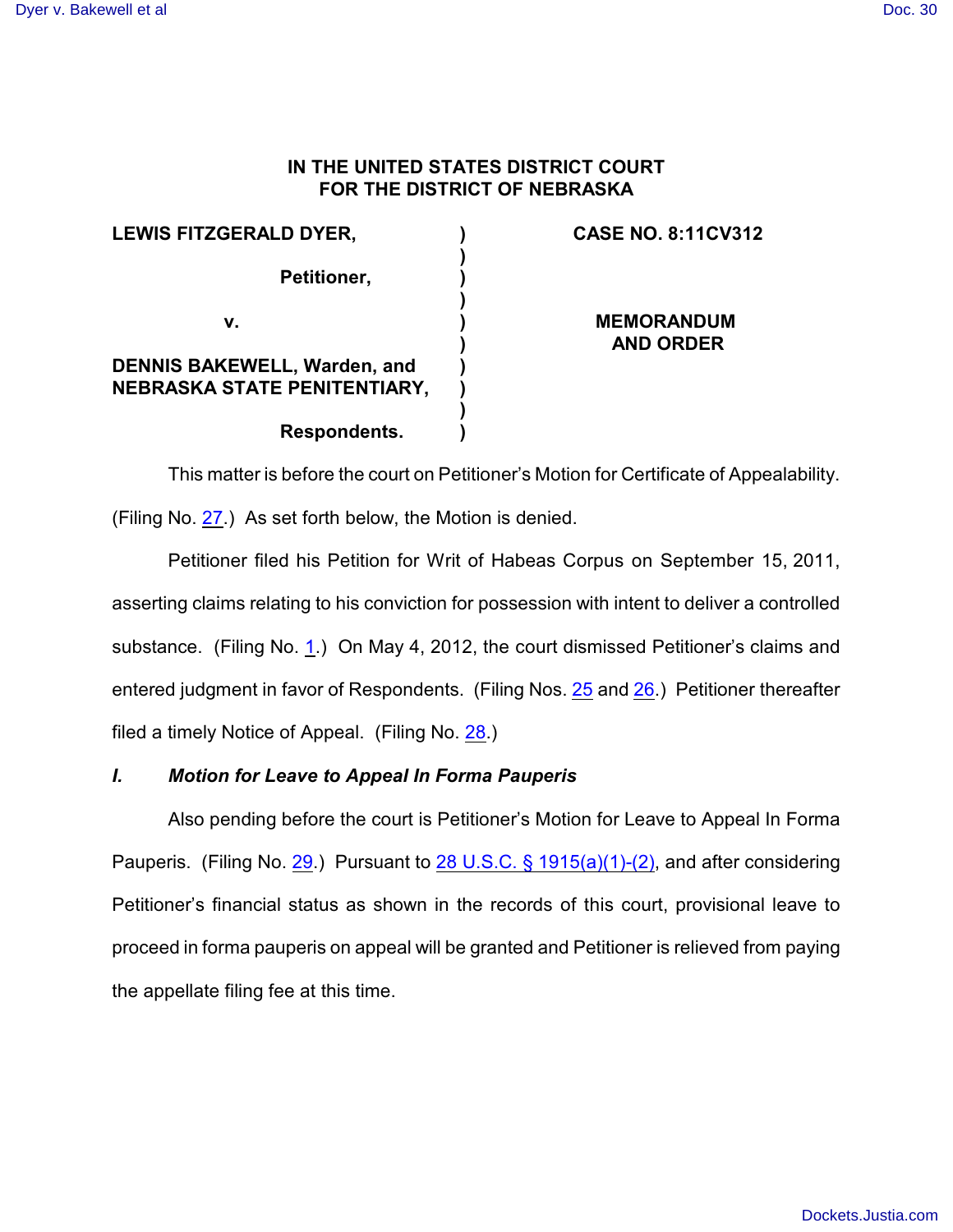### *II. Motion for Certificate of Appealability*

Before a petitioner may appeal the dismissal of a petition for writ of habeas corpus,

a "Certificate of Appealability" must issue. Pursuant to the Antiterrorism and Effective

Death Penalty Act of 1996 ("AEDPA"), the right to appeal such a dismissal is governed by

[28 U.S.C. § 2253\(c\)](http://web2.westlaw.com/find/default.wl?fn=_top&rs=WLW8.09&rp=%2ffind%2fdefault.wl&mt=Westlaw&vr=2.0&sv=Split&cite=28+U.S.C.+%c2%a7+2253(c)), which states:

(c)(1) Unless a circuit justice or judge issues a certificate of appealability, an appeal may not be taken to the court of appeals from–

(A) the final order in a habeas corpus proceeding in which the detention complained of arises out of process issued by a State court; ....

(2) A certificate of appealability may issue under paragraph (1) only if the applicant has made a substantial showing of the denial of a constitutional right.

(3) The certificate of appealability under paragraph (1) shall indicate which specific issue or issues satisfy the showing required by paragraph(2).<sup>1</sup>

A certificate of appealability may issue only if the applicant has made a substantial

showing of the denial of a constitutional right. *See* [28 U.S.C. § 2253\(c\)\(2\)](http://web2.westlaw.com/find/default.wl?fn=_top&rs=WLW8.09&rp=%2ffind%2fdefault.wl&mt=Westlaw&vr=2.0&sv=Split&cite=28+U.S.C.+%c2%a7+2253(c)(2)). Such a

showing requires a demonstration "that reasonable jurists could debate whether (or, for

that matter, agree that) the petition should have been resolved in a different manner or that

the issues presented were adequate to deserve encouragement to proceed further." *[Slack](http://web2.westlaw.com/find/default.wl?fn=_top&rs=WLW8.09&rp=%2ffind%2fdefault.wl&mt=Westlaw&vr=2.0&sv=Split&cite=529+us+484)*

*v. McDaniel*[, 529 U.S. 473, 484 \(2000\)](http://web2.westlaw.com/find/default.wl?fn=_top&rs=WLW8.09&rp=%2ffind%2fdefault.wl&mt=Westlaw&vr=2.0&sv=Split&cite=529+us+484), (internal quotation marks omitted), citing *[Barefoot](http://web2.westlaw.com/find/default.wl?fn=_top&rs=WLW8.09&rp=%2ffind%2fdefault.wl&mt=Westlaw&vr=2.0&sv=Split&cite=463+us+894)*

<sup>&</sup>lt;sup>1</sup>Similarly, [Federal Rule of Appellate Procedure 22\(b\)](http://web2.westlaw.com/find/default.wl?fn=_top&rs=WLW8.09&rp=%2ffind%2fdefault.wl&mt=Westlaw&vr=2.0&sv=Split&cite=frap+22), as amended by AEDPA, indicates that in an action pursuant to [28 U.S.C. § 2254](http://web2.westlaw.com/find/default.wl?fn=_top&rs=WLW8.09&rp=%2ffind%2fdefault.wl&mt=Westlaw&vr=2.0&sv=Split&cite=28+usc+2254), a notice of appeal triggers the requirement that the district judge who rendered the judgment either issue a certificate of appealability or state the reasons why such a certificate should not issue. *See generally Tiedeman v. Benson*[, 122 F.3d 518, 521 \(8th Cir. 1997\)](http://web2.westlaw.com/find/default.wl?fn=_top&rs=WLW8.09&rp=%2ffind%2fdefault.wl&mt=Westlaw&vr=2.0&sv=Split&cite=122+f+3d+521).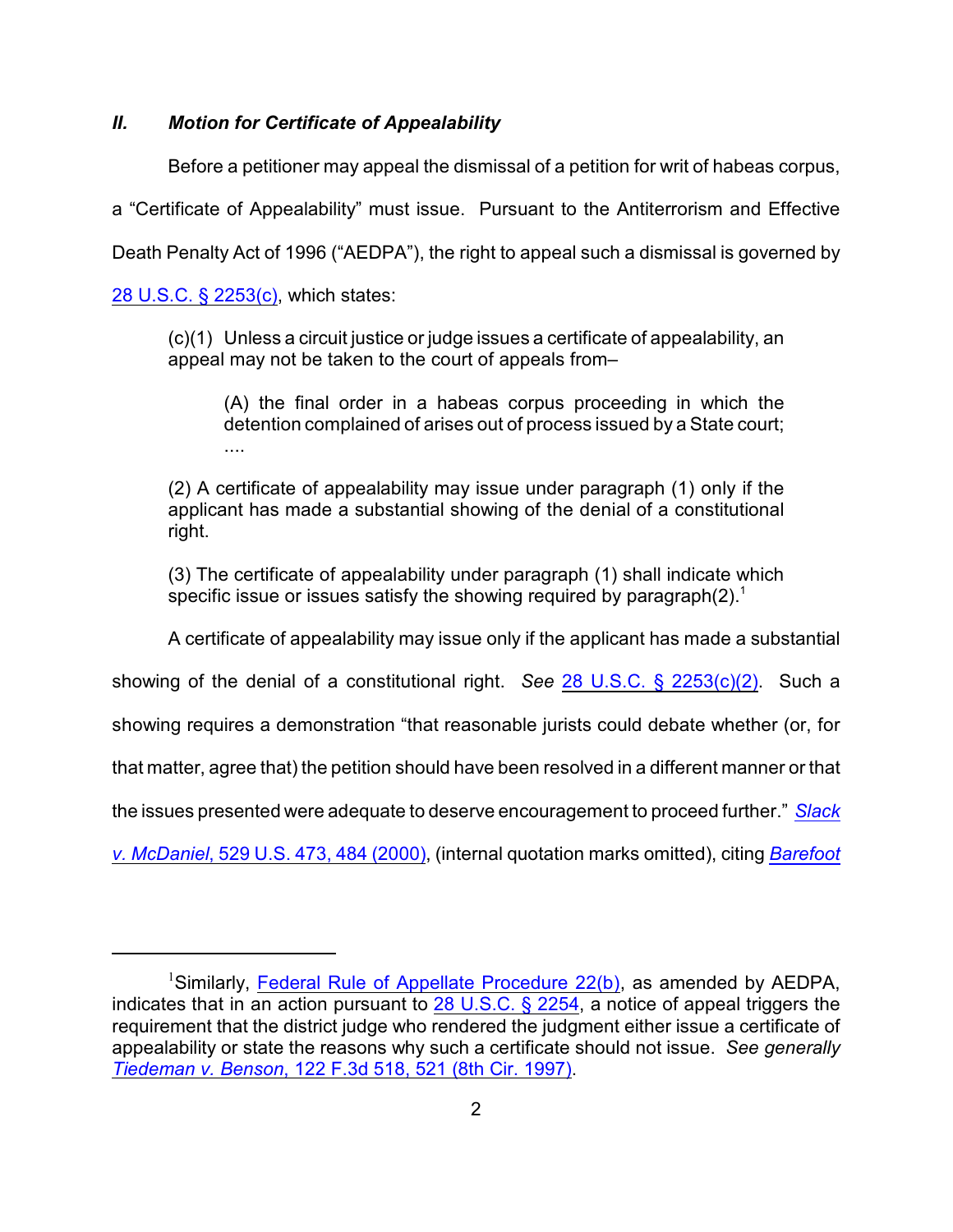*v. Estelle*, 463 U.S. 894 (1983), (defining pre-AEDPA standard for a certificate of probable cause to appeal).

"Where a district court has rejected the constitutional claims on the merits, the showing required to satisfy §2253(c) is straightforward: The petitioner must demonstrate that reasonable jurists would find the district court's assessment of the constitutional claims debatable or wrong." *Slack*[, 529 U.S. at 484](http://web2.westlaw.com/find/default.wl?fn=_top&rs=WLW8.09&rp=%2ffind%2fdefault.wl&mt=Westlaw&vr=2.0&sv=Split&cite=529+us+484). Similarly, if the district court denies a petition for writ of habeas corpus on procedural grounds without reaching the underlying constitutional claims on the merits:

[A] COA should issue when the prisoner shows, at least, that jurists of reason would find it debatable whether the petition states a valid claim of the denial of a constitutional right and ... would find it debatable whether the district court was correct in its procedural ruling .... Where a plain procedural bar is present and the district court is correct to invoke it to dispose of the case, a reasonable jurist could not conclude either that the district court erred in dismissing the petition or that the petitioner should be allowed to proceed further. In such a circumstance, no appeal would be warranted.

## *[Id.](http://web2.westlaw.com/find/default.wl?fn=_top&rs=WLW8.09&rp=%2ffind%2fdefault.wl&mt=Westlaw&vr=2.0&sv=Split&cite=529+us+484)*

After careful review of the record and Petitioner's Motion for Certificate of Appealability, the court finds that Petitioner has failed to demonstrate that reasonable jurists would find this court's ruling debatable or wrong. For the reasons stated in its May 4, 2012, Memorandum and Order (Filing No. [25](http://ecf.ned.uscourts.gov/doc1/11302519659)), which dismissed Petitioner's habeas claims on the merits and because some of his claims were procedurally defaulted, the court declines to issue a certificate of appealability.

## IT IS THEREFORE ORDERED that:

1. Petitioner's Motion for Leave to Appeal in Forma Pauperis (Filing No. [29](http://ecf.ned.uscourts.gov/doc1/11302527683)) is granted;